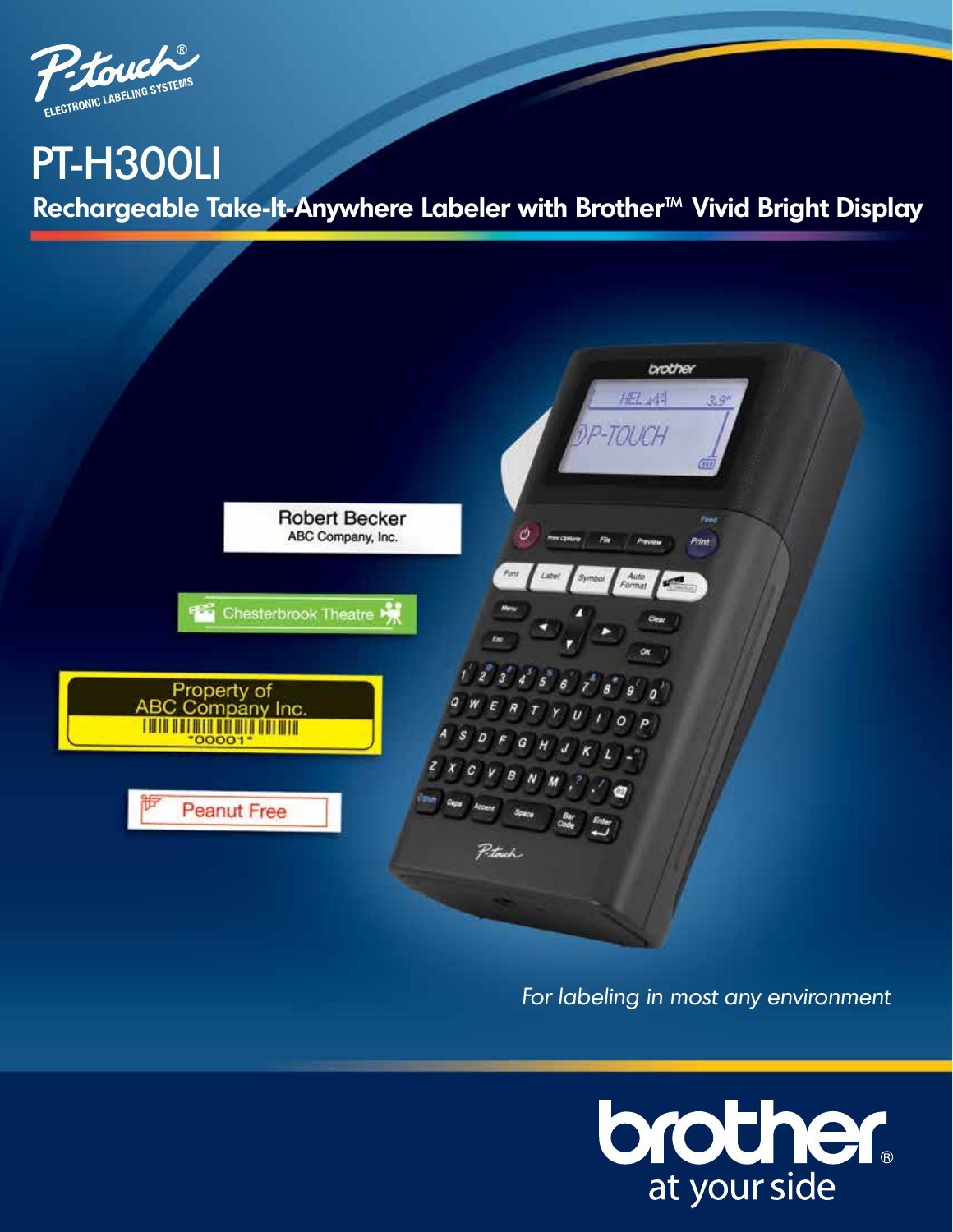# **Powerful functionality, combined with handheld portability.**

Labeling to help improve productivity and organization is a best practice that's relevant for workplaces of every kind - not just the traditional office. That's why Brother™ designed the P-touch® PT-H300LI with robust functionality in an easy-to-use, take-it-anywhere size. Its bright display, QWERTY-style keyboard and rechargeable battery (included) make it the ideal label maker for store owners, caterers, warehouse managers, florists, retail supervisors, and other professionals whose work requires them to be away from a desk for much, if not all, of their working day.



## **Create labels for a variety of applications… Wherever your office may be.**







Label to Organize & Identify... Label to Look Professional... Label to Protect Your Assets...



Labels are for illustrative purposes. Actual output (such as font and margins) may vary.



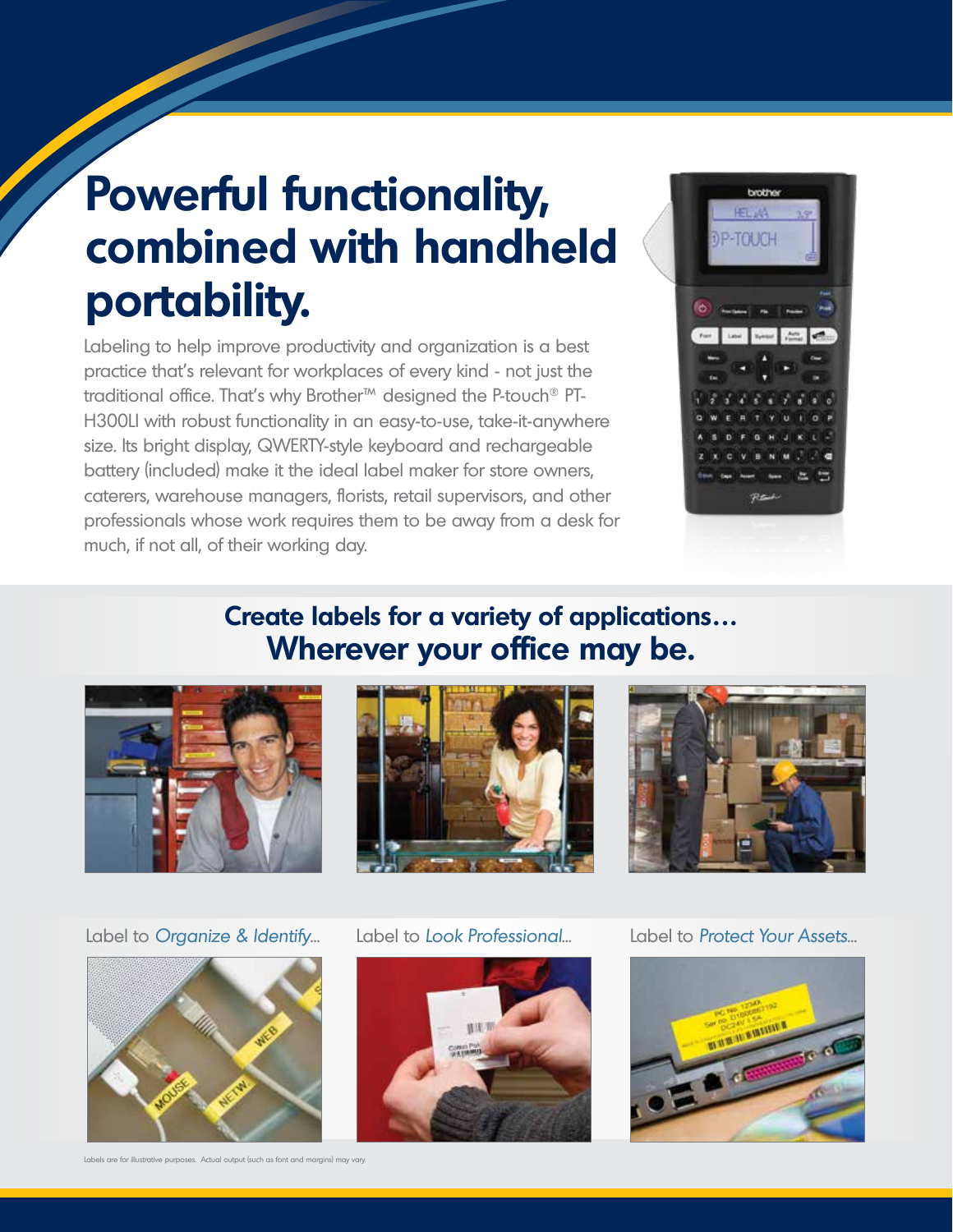## **Flexible Power Source**

Powered by included rechargeable, Li-ion battery, or optional alkaline batteries\*, this labeler can go virtually anywhere. Great for professionals whose work requires them to be away from a desk for much, if not all, of their day.

## **Preview work in most any lighting**

Preview labels on the large Brother™ Vivid Bright Display to eliminate guesswork and help ensure satisfaction with label output. The display is bright enough to give a clear view of work, even in low light conditions.



## **Easy and accurate typing**

Unlike many handheld labelers, the PT-H300LI offers a generously-sized, QWERTY-style keyboard that makes typing easy and virtually effortless. In addition, the intuitive, one-touch formatting keys support quick label creation.

## **Print large, easy-to-read labels for a variety of uses**

Use durable, laminated TZe tapes up to 18mm wide (approximately 3/4") to make labels with up to five lines of text and graphics. Print up to 42 point text for maximum readability. The robust library of fonts, symbols, frames, and barcodes help to create virtually any label imagined.

## **Key Features at a Glance:**

- Powered by included rechargeable Li-ion battery pack
- Preview work on the large Brother™ Vivid Bright Display
- Create durable labels for indoor or outdoor use
- Print multiple lines of text and graphics
- Intuitive one-touch keys for quick, easy label formatting
- Fast print speeds and pre-designed labels support efficient multi-label printing
- Hundreds of built-in symbols, fonts, frames, and barcodes
- 2-year limited warranty and free phone support for the life of the machine

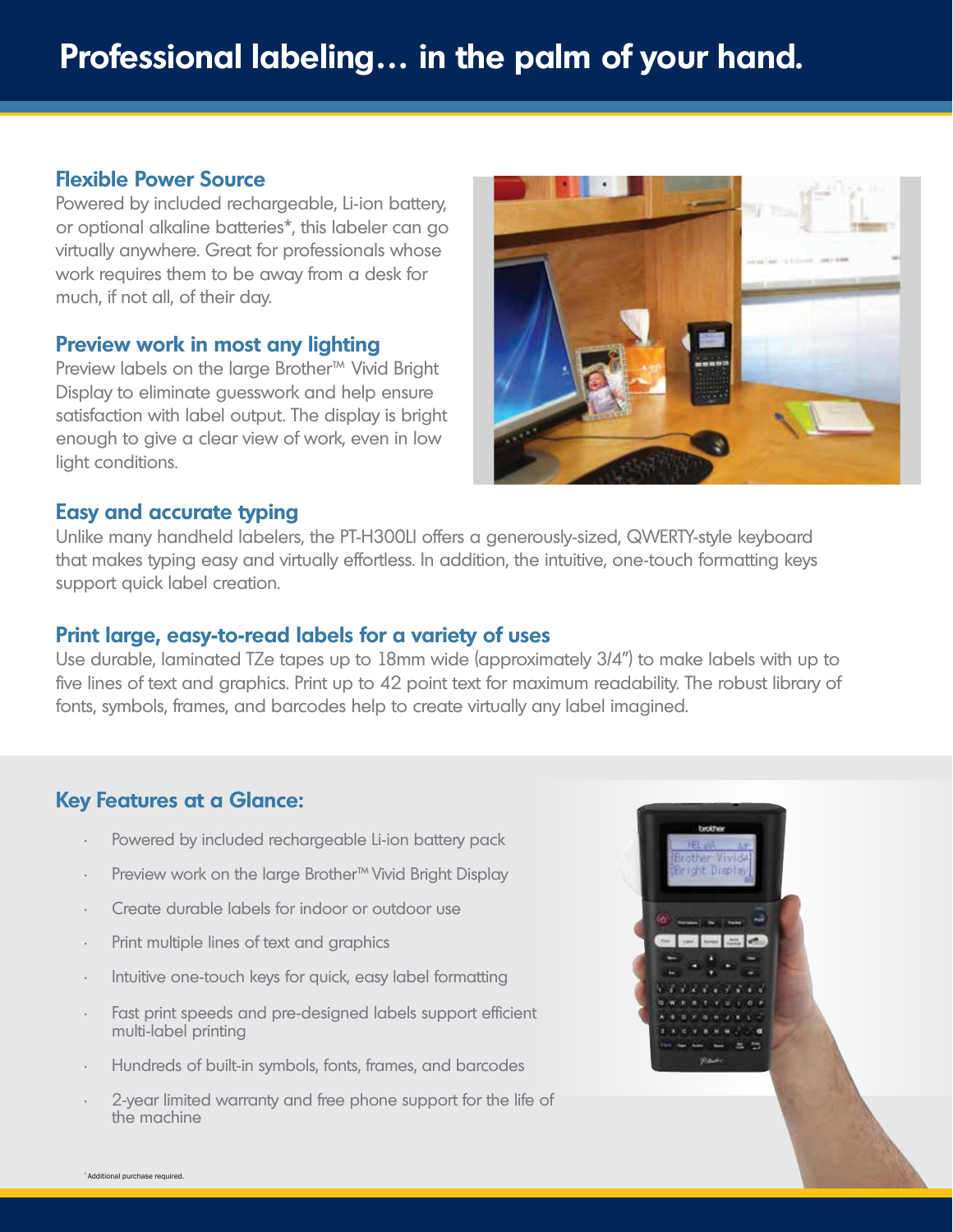## **Hardware Features:**

| <b>Display</b>                  | <b>Graphical with Backlight</b>                                                                              |  |
|---------------------------------|--------------------------------------------------------------------------------------------------------------|--|
| <b>Display Size</b>             | 15 characters x 3 lines                                                                                      |  |
| <b>Maximum Tape Width</b>       | 18 <sub>mm</sub>                                                                                             |  |
| <b>Built-in Memory</b>          | Up to 50 labels                                                                                              |  |
| Keyboard                        | <b>QWERTY</b>                                                                                                |  |
| Tape Cutter                     | Manual                                                                                                       |  |
| <b>Maximum Print Speed</b>      | 20mm/sec.                                                                                                    |  |
| <b>Maximum Print Resolution</b> | 180 dpi                                                                                                      |  |
| <b>Maximum Print Height</b>     | 15.8mm                                                                                                       |  |
| <b>Power Source</b>             | Rechargeable Li-ion battery pack<br>(included) AC power adapter<br>(included) 6 x AA batteries<br>(optional) |  |
| <b>Auto Power Off</b>           | Yes                                                                                                          |  |

## **Software Features:**

| <b>Number of Fonts</b>                  | 14                                                                                                                                         |
|-----------------------------------------|--------------------------------------------------------------------------------------------------------------------------------------------|
| <b>Types of Fonts</b>                   | Helsinki, Brussels, Belgium, Florida,<br>Los Angeles, San Diego, US, Cal-<br>gary, Atlanta, Adams, Brunei, Sofia,<br>Germany, LetterGothic |
| <b>Number of Font Styles</b>            | 10                                                                                                                                         |
| <b>Number of Font Sizes</b>             | 7                                                                                                                                          |
| <b>Maximum Print Lines</b>              | 5                                                                                                                                          |
| <b>Number of Font Widths</b>            | 3                                                                                                                                          |
| <b>Barcode Printing</b>                 | 9 kinds<br>(CODE39, ITF 2/5, EAN13, EAN8,<br>UPC-A, UPC-E, CODABAR, GS1-<br>128(UCC/EAN128), CODE128)                                      |
| <b>Built-in Symbols</b>                 | 617                                                                                                                                        |
| <b>Built-in Frames</b>                  | 99                                                                                                                                         |
| <b>Auto Numbering</b>                   | 1-9, A-Z, a-z                                                                                                                              |
| <b>Repeat Printing</b>                  | Up to 9 copies                                                                                                                             |
| <b>Vertical Printing</b>                | Yes                                                                                                                                        |
| <b>Mirror Printing</b>                  | Yes                                                                                                                                        |
| <b>Number of Languages</b><br>Supported | 20                                                                                                                                         |
|                                         |                                                                                                                                            |

## **Accessories\* :**

| BA-E001 | Rechargeable Li-ion battery pack |
|---------|----------------------------------|
| AD-E001 | AC power adapter                 |

#### **See next page for a detailed list of compatible tapes.**

\* Additional purchase required. Labels are for illustrative purposes. Actual output (such as font and margins) may vary.



## **About Our Tapes:**

## **Tapes for most any application\***

Choose from a wide variety of TZe tapes - use Standard Laminated Tapes for general workplace labeling, or use one of many specialty tapes for identifying wires and cables, or adding tamperevident security. There's even non-laminated fabric iron-on tape for labeling uniforms, linens, and more. The split back tapes allow for hassle free application.



## **Better performing labels by design**  The PT-H300LI uses tapes from

our best-selling TZe laminated

tape family. Text and images printed on TZe tape are protected by a thin, clear film to withstand water, grease, fading, abrasion, heat, cold, and demanding outdoor environments.